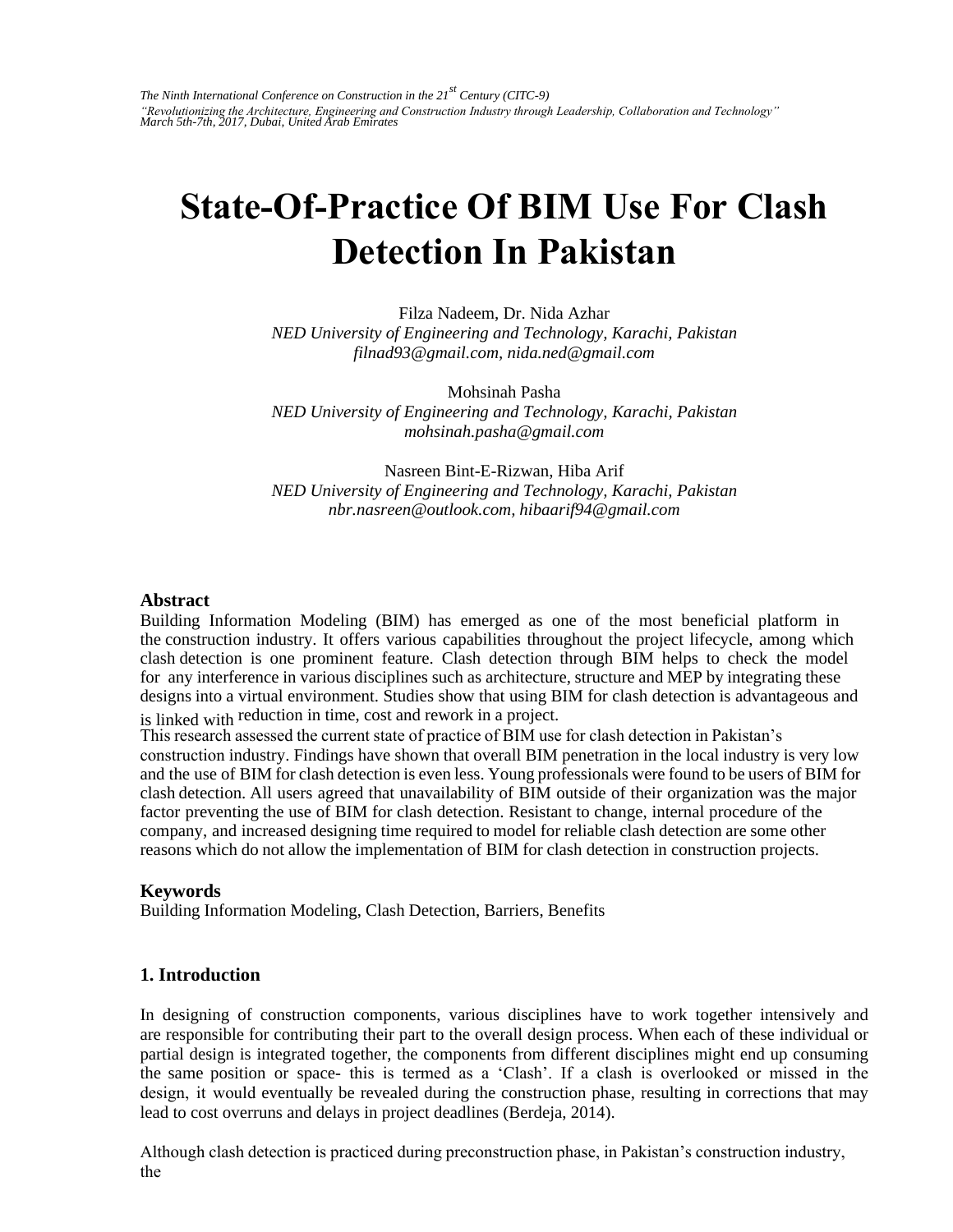methods used are either not appropriate or efficient enough to minimize the problems. Research reveals that manual method of overlapping drawings to identify clashes is still most commonly used with most of the actual clash detection being left for on-site detection.

With the rapid progress in the field of technological development, Building Information Modeling (BIM) has emerged as one of the most beneficial platform to solve this issue along with many other capabilities that it offers throughout the project lifecycle. However, in Pakistan, its utilization is at infancy stage with only a few organizations using BIM. The BIM users for clash detection in particular, are even rarer. There is a need to probe the issue in detail. This paper is a part of ongoing research on The Effectiveness of using BIM for Clash Detection in Pakistan. The aim of the paper is to assess the state of practice of BIM use for clash detection in Pakistan.

The following section will scrutinize the literature published in this area, followed by a brief research methodology that was adopted to prepare and disseminate survey questionnaire. Succeeding sections will discuss the survey results and analysis. Conclusions are presented in the last section based on the analysis of results.

## **2. Literature Review**

#### **2.1 Clash Detection**

A clash occurs when items of the different disciplines intersect or overlap one another or when items utilize the same space or are incompatible with one another (Berdeja, 2014). In the design phase of a project, the structural, electrical and mechanical departments, all design systems independently of each other, based on the Architect's main design. When the designs are integrated or combined, there is always a high probability of conflicts arising. For example, a pipeline coming in the way of a beam or an air conditioning unit blocking an electrical line.

#### **2.2 Traditional Methods of Clash Detection:**

Clash detection is the core of interdisciplinary coordination. In the traditional design, clashes were identified with help manual methods involving overlapping of 2D drawings over well-lit tables or through overlapped designs on tracing papers to identify the occurring visual intersections. CAD 2D systems were based on the same principle as the manual method but involved the visual comparison of different colored layers on the computer screen (Czmoch and Pekala, 2014). Advancements in technology resulted in the introduction of 3D CAD, due to which identification of clashes became easier (Van den Helm et al, 2010) and also made the manual method obsolete as overlaying of sheet drawings was time consuming, lacking in visibility and contained missing information (Fatima et al, 2015).

#### **2.3 BIM Use for Clash Detection**

BIM serves as a great asset for clash detection in the design phase as it combines all the separate designs and integrates them into a virtual environment. Clash detection through BIM helps to check the model for any interference against various disciplines such as architecture, structure, MEP. Figure 1 below shows how clash detection through BIM assists in the easy identification of clashes like pipelines clashing with beams or ducts and walls (Azhar et al., 2008). Using BIM for automated clash detection helps the designer to generate efficient designs that have a reduced number of conflicts occurring (Guangbin et al., 2011).

A case study done previously on "One Island East Project, Hong Kong" shows that BIM managed almost all coordination issues and its utilization for clash detection resulted in identification and resolution of more than 2000 clashes prior to its construction (Azhar et al., 2008). Through BIM, a considerable amount of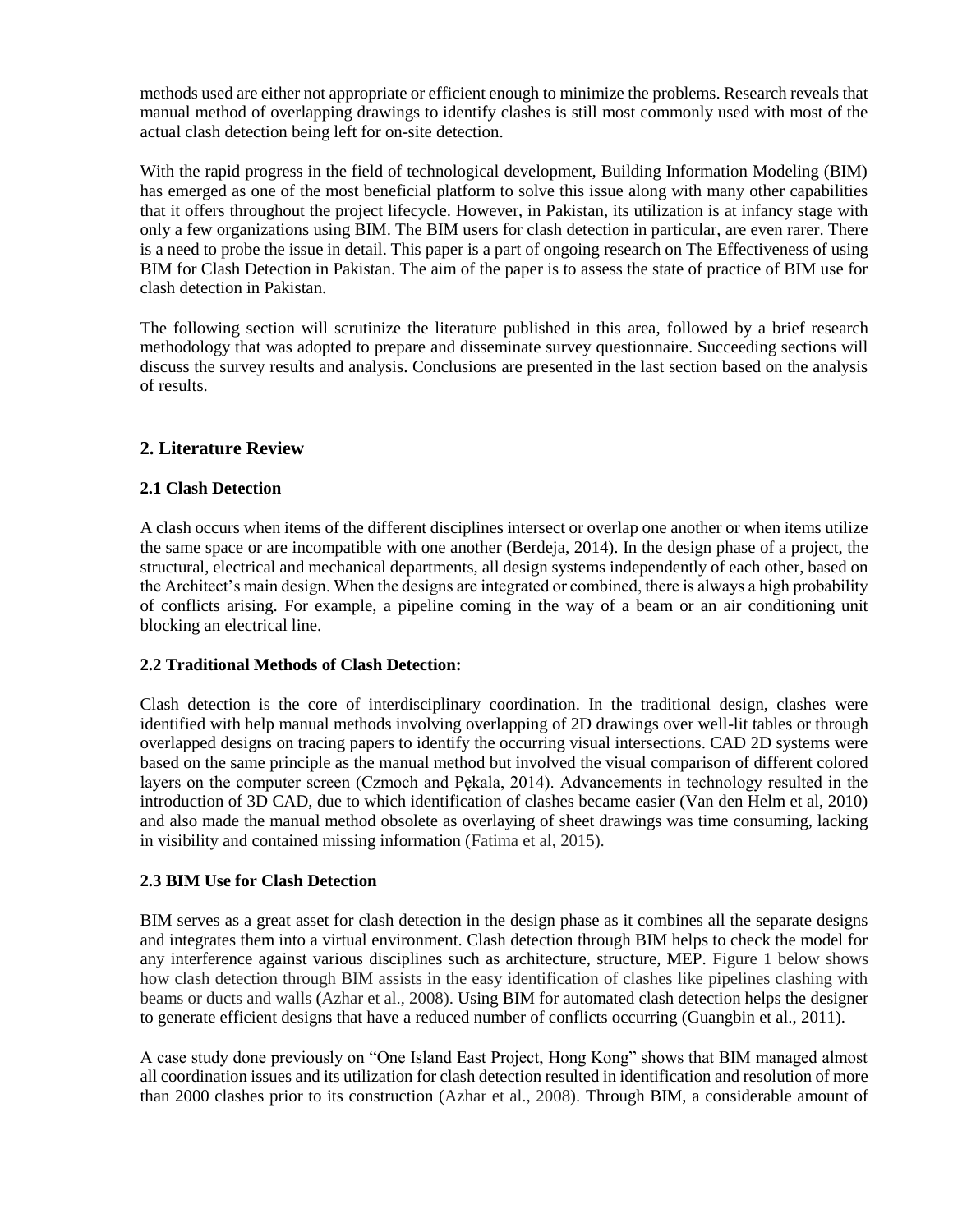cost was saved as compared to the incomplete design information of traditional 2D process. Another case study on "Aquarium Hilton Garden Inn, Atlanta Georgia" shows that application of BIM helped detect and resolve 590 clashes between the structure and MEP designs. As a result, an estimated cost of about \$200,000 was saved along with 1,143 hours of time (Azhar, 2011). Added benefit of BIM is that it helps in the reduction of rework during the construction stage, which can be related to avoiding rework through effective clash detection during pre-construction phase. BIM has facilitated in reducing 40 to 90 % of rework before start of the project (Talebi, 2014).

Despite the advantages BIM brings, there is still some reluctance in the construction market for BIM adoption. Established by a survey done in the United States, lack of skilled personnel, high cost to implementation, interoperability issues and reluctance of stakeholders were termed as key obstructions to implementation of BIM (Azhar et al., 2008). Moreover, it was found that hesitancy to train staff, unwillingness to pay for new software and technology and the cost of implementation of BIM not outweighing its benefits were primary barriers that hinder adoption of BIM in UK (Arayici et al., 2009).



Figure 1: Clashes Detectd by BIM (Azhar et al., 2008).

#### **Methodology**

The research began with a detailed literature review to understand BIM and clash or conflict detection, tools that are being used along with the types of clashes and their detection before construction.

Based on the existing literature on the topic, a questionnaire was developed to collect information on the extent of usage of BIM for clash detection. Arayici et al., 2009; Azhar et al., 2008 served as some major resources to shape the survey.

The survey was piloted by two experts from the construction industry and was designed as an e-survey on Qualtrics for the ease of distribution and response collection. The design made it easier to procure the relevant responses by allowing several gates at different sections. Only respondents that fulfilled the requirements (mostly experience related) were allowed to move forward.

After being distributed to more than 120 renowned construction firms of Pakistan, 47 responses were successfully recorded.

The results from the survey are discussed in the paper and are aimed to assess the condition of Pakistan's construction industry regarding BIM use for clash detection.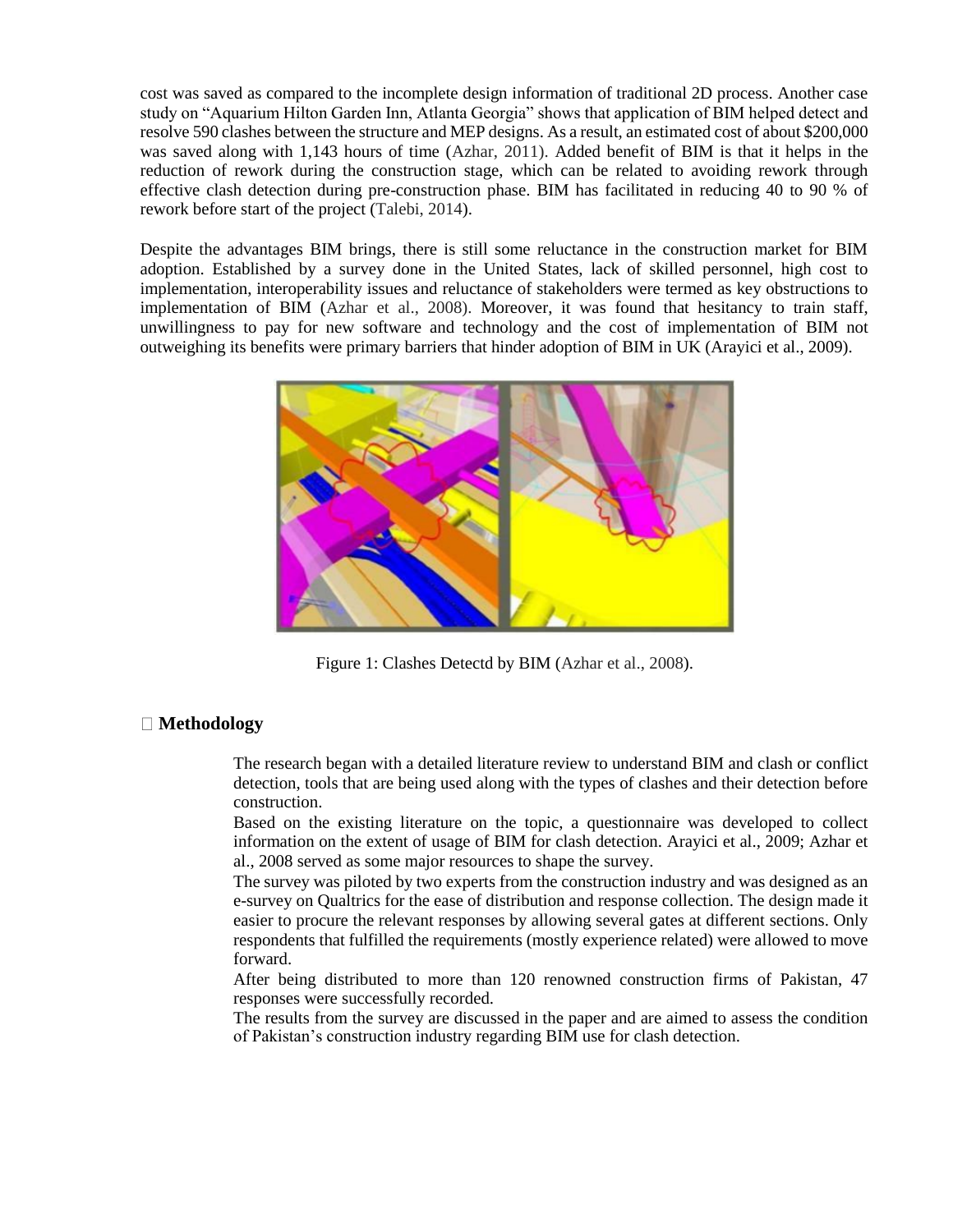## **4. Survey Results and Analysis**

The questionnaire was divided into four main sections. The first section was aimed to collect some basic information about the respondents and their organizations. Section B was about general awareness of BIM and also included questions regarding clash detection through BIM. Section C and D were based on the advantages and obstructions to clash detection with BIM respectively.

#### **4.1 Data Set Description**

This section discusses the trend in general information collected from the respondents. A total of 47 responses (39.1 % response rate) were received from renowned organizations in the main cities of Pakistan. Majority of responses were received from Karachi (36). Equal amounts of responses (17) were from contracting firms and consulting firms while there were also a few (13) from "other" firms like clients, owners and project managing firms. The majority of the respondents, 35 (74.47%) were young professionals having experience of 1 to a maximum of 5 years.

Next set of questions enquired about the clash detection practices of all users. Results are discussed below.

#### **4.2 Clash Detection Technique Being Utilized**

Respondents were requested to select all methods that are used by their firms for clash detection. Results shown in Table 1 depict that the majority (47 %) of the firms are performing clash detection by manually superimposing drawing sheets on top of a well-lit table along with using AutoCAD 3D Software (43%), but only a few organization are utilizing BIM for clash detection (13 %). This establishes that pre-BIM methods are still predominantly in use for construction projects in the local industry.

| <b>Clash Detection Techniques</b>                                   | $\%$ | Count        |
|---------------------------------------------------------------------|------|--------------|
| Manually by superimposing drawing sheets on top of a well-lit table | 47%  | 22           |
| AutoCAD 3D software                                                 | 43%  | 20           |
| With Building Information Modelling (BIM)                           | 13%  | 6            |
| Other                                                               | 13%  | <sub>0</sub> |
| Total                                                               |      | 48           |

#### Table 1: Clash Detection Technique Used in Construction Projects

#### **4.3 BIM Knowledge**

The respondents were asked about awareness of BIM and use of BIM. Results showed that almost all of the respondents (90 %) had knowledge about BIM, and half of those that had knowledge on BIM, had also used BIM while the other half had no experience on BIM. On further analysis, it was found that the respondents that do not have knowledge on BIM (10%) were people with the most field experience. People with expertise on BIM were asked to what extent they have used BIM and whether or not they have used BIM for clash detection. From the response, it was seen that out of the 21 respondents that had experience on BIM, 17 have used BIM for clash detection, however, there was a variation in use. The frequency of BIM use for clash detection is classified in Figure 2 below. It shows that even those who have indicated that they have experience on BIM for clash detection, they have used it only a few times.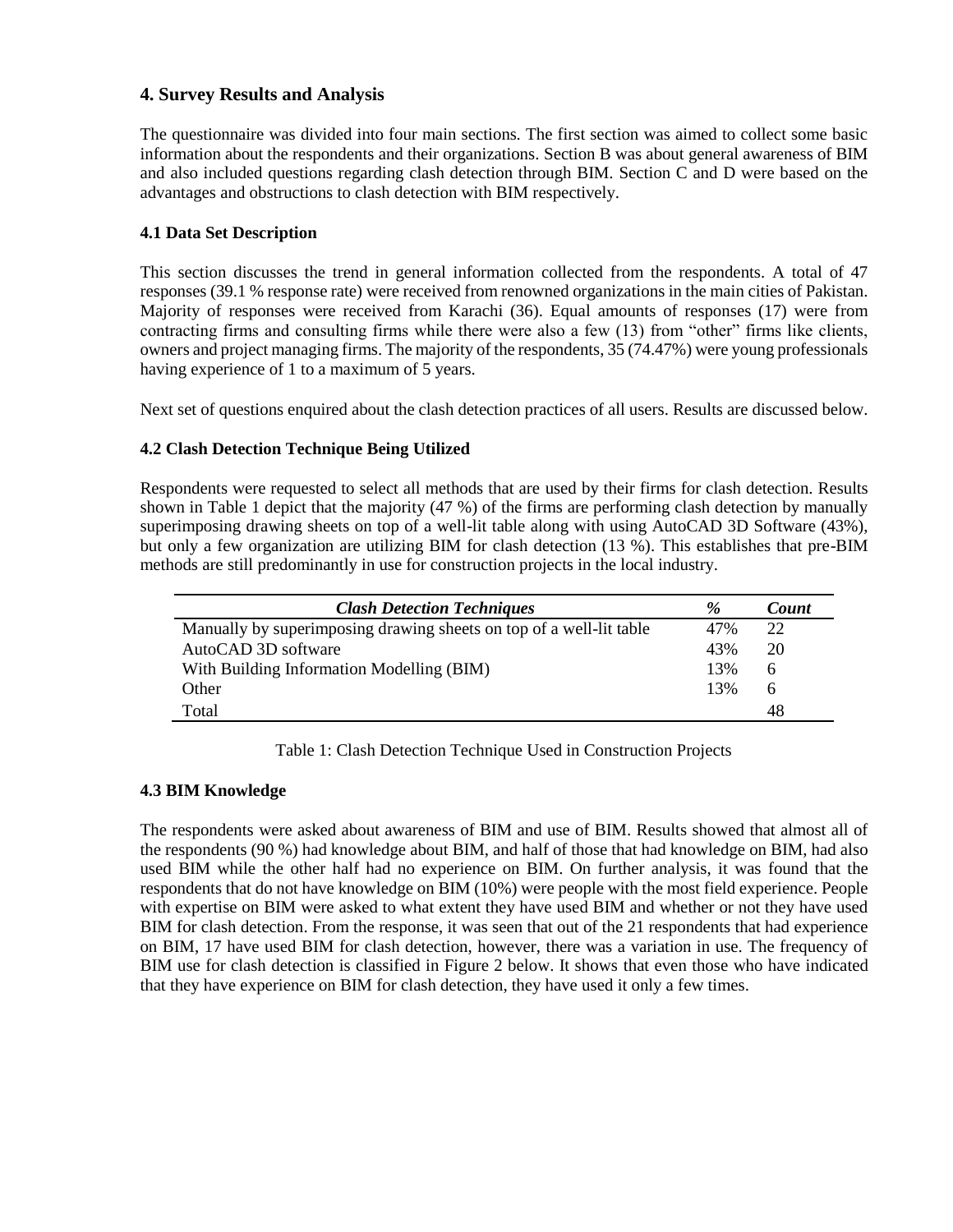# Use of BIM for Clash Detection



Figure 2: Frequency of use of BIM for Clash Detection.

Before screening the users from non-users *(BIM based clash detection),* it was enquired what they believed hinders BIM use for clash detection. The BIM users that had not yet used BIM for clash detection all agreed on "Unavailability of skilled personnel" and "Intra-organization unavailability of BIM" as main reasons for not being able to use it for clash detection yet. Majority of non-users also agreed that "Cost of training staff" and "Inter-organization unavailability of BIM" were a hindrance. One respondent commented that "I would say lack awareness of clash detection being performed by BIM and having just started to use BIM, I have not been able to explore its capabilities fully yet". This again reflects that the true potential of BIM is yet to be theorized by the local industry users.

Next three sections are focused on the professionals that were found to be users of BIM specifically for clash detection. A total of 17 (36 %) respondents were found to meet all the criteria and were scanned further. *'Users'* in the coming sections means "users of BIM for clash detection".

#### **4.4 Clash Detection through BIM**

Cross-sectional analysis of respondents revealed that respondents that had utilized BIM for clash detection purposes; all had experience of 1-5 years in the field. This shows that BIM users are majorly young professionals rather than seasoned professionals of the field. Additionally, their experience is limited to only 5-10 projects with just two respondents who had used it on 6-10 projects and only one had used BIM for clash detection on 10-15 projects. Autodesk Revit and Autodesk Navisworks Manager were most utilized tools for the purpose for all except for one respondent who chose Solibri Model checker as a response.

#### **4.5 Advantages of Clash Detection through BIM**

When asked about reliability of BIM for clash detection, majority of users (12 of 17) agreed that it's reliable and the rest (5 of 17) found it to be moderately reliable. Many (11 of 17) of them also strongly agreed and some (5 of 17) slightly agreed that the cost of implementing BIM is balanced out by the rework saved by automated clash detection. Generally speaking, the combined response showed that almost half the users felt that clash detection through BIM helps reduce rework by 41-80% with an equal number (4 of 17) of users agreeing to the 40-60% and 61-80% respectively. The responses related to rework can be observed by yellow bars in Figure 3 below along with time and cost benefits indicated by blue and green colors respectively.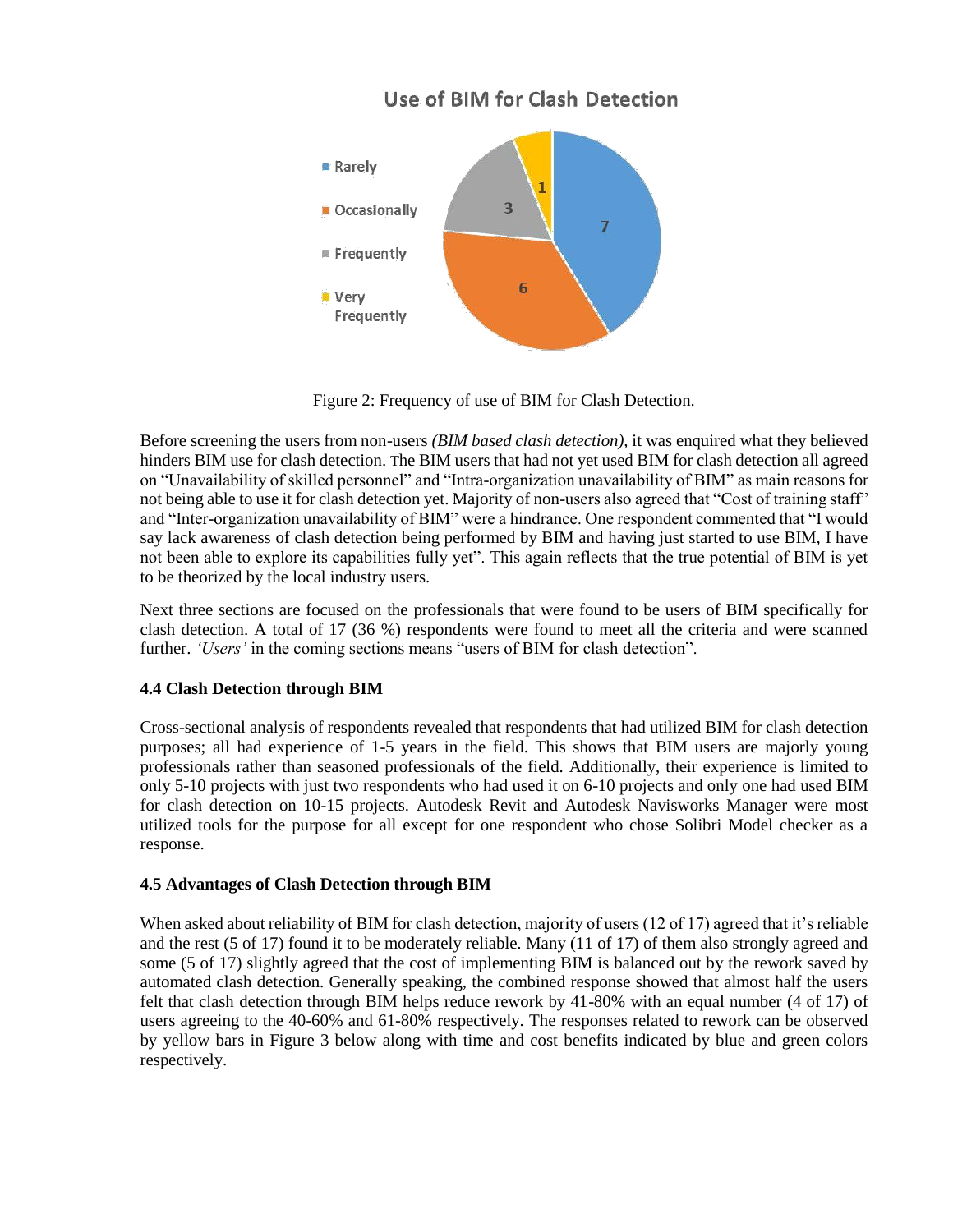When asked about amount of time saved by clash detection through BIM, users showed a scattered response but the majority favored the idea of BIM saving more than almost half the time. However, when the same question was asked regarding reduction of total project cost, the response was titled towards the left of axis with many respondents believing that clash detection ranges between the 1-60 % max in cost. It is significant cost saving, however these claims need to be verified by further in-depth analysis of projects.



Figure 3: Benefits of Clash Detection through BIM.

#### **4.6 Obstructions to Clash Detection through BIM**

Lastly, the users were questioned about the obstructions they faced when using BIM for clash detection. All of the users (17) agreed that the "Unavailability of BIM outside of their organization" was a major hindrance when using BIM for clash detection. Since clash detection is multi-disciplinary affair, it causes a major setback to the exercise if not all trade consultants are on board.

Second main reason highlighted by experts was the "Unavailability of the skilled personnel". Moreover many also believed that "Unavailability of BIM within the organization" and "Cost of training staff" obstructs clash detection through BIM. The overall results can be seen in Table 2.

| <b>Obstructions to BIM Use for clash detection</b>       | <b>Yes</b><br>(Count) | $\bf{N}$ o<br>(Count) | <b>Not Sure</b><br>(Count) |
|----------------------------------------------------------|-----------------------|-----------------------|----------------------------|
| Lack of software compatibility                           | 53% (9)               | $41\%$ (7)            | $6\%$ (1)                  |
| Setup cost (i.e. software and hardware cost)             | 59% (10)              | $41\%$ (7)            | $0\%$ (0)                  |
| Availability of skilled personnel                        | 94% (16)              | $0\%$ (0)             | $6\%$ (1)                  |
| Cost of training staff                                   | 71% (12)              | $24\%$ (4)            | $6\%$ (1)                  |
| Unavailability of BIM within the organization (e.g. MEP  | 82% (14)              | 18% (3)               | $0\%$ (0)                  |
| to Structure department)                                 |                       |                       |                            |
| Unavailability of BIM outside of your organization (e.g. | $100\%$ (17)          | $0\%$ (0)             | $0\%$ (0)                  |
| MEP contractor to sub-contractor)                        |                       |                       |                            |

Table 2: Shows the obstructions of Clash detection through BIM.

The respondents were also asked to specify any other obstructions that they think hinders the use of BIM for the purpose. The responses reveal the following. One respondent said "There is a mind barrier which does not allow the implementation of BIM in construction Projects." It shows that the human nature that resists the change overpowers the potentials of the BIM process.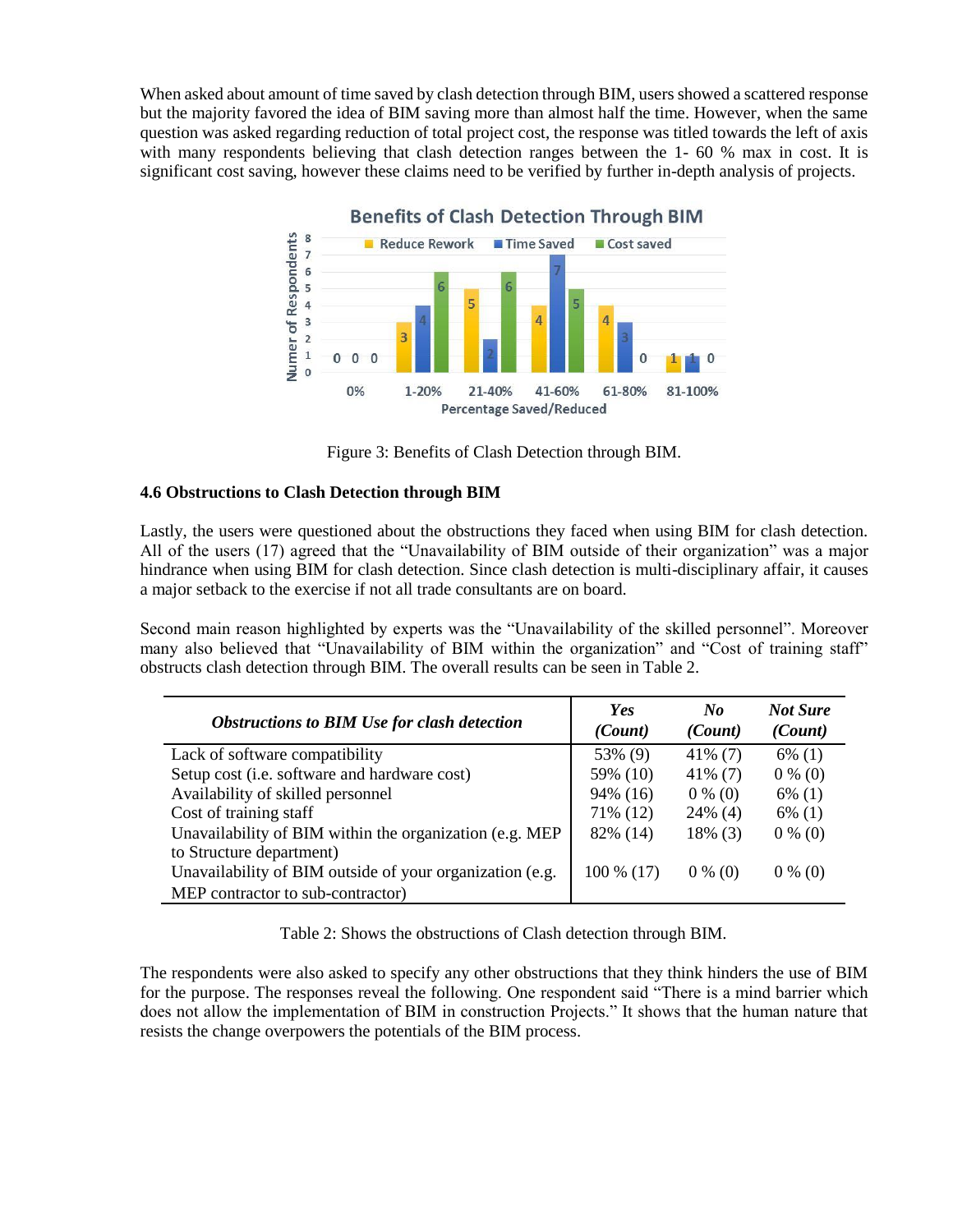One respondent indicated the organizational barriers to change being a bottleneck. "Internal procedure of the company for each department often prevents BIM process to work the way it should". Thus in order to see BIM in future, industry wide awareness and orientation is required.

Another important barrier indicated by the respondents is "The amount of time required to model to such level after which reliable clash detection can be performed". It highlights the technical issues related to BIM use. It is true that the amount of efforts required to model clashes through BIM during the design phase are greater than the non-BIM methods. Also, it requires more coordination and communication among the designers. All this adds up in a detailed design phase. Due to disintegration among the construction phases and professionals it is hard to realize the benefits (such as less rework) of construction phase by the designers who have little to no direct responsibility of construction. Thus it indicates a change required in the overall delivery method of the construction projects. Recently more collaborative delivery methods such as integrated project delivery (IPD) have been introduced in U.S. and some other developed countries (Azhar et al. 2014) and it is found to be more productive in aligning the interests of all project stakeholders by sharing risks and rewards of the project.

#### **5. Conclusions and Way-Forward**

The following three major conclusions can be made from the survey findings and analysis;

Although majority of respondents are aware of BIM, not many have actually put it into practice. The local industry is predominantly using the pre-BIM methods for many processes that BIM had researched to show improved processes and efficiencies. This shows that the local industry is not tech savvy and resistant to change. Coupling this with the fact that most of the users are found to be young professionals with 5 years or less experience in the field, it highlight the need of exercises to increase awareness of BIM and it potential advantages and challenges to the potential users.

Users were found to be claiming significant rework reduction and time and cost savings in the projects. Since these claims are based on little experience, (previously mentioned) the claims need to be validated and shared with the local industry. Research needs to be done that can authentically relate these claimed benefits of clash detection through BIM with the use of actual improvements and savings. Action based research is suggested as a way forward where the researchers can be involved in the project and administer and document the BIM process and benefits.

While talking about the obstructions to BIM use for clash detection in the local industry, it was found that the hindrances were human, organizational a technical related. This signifies that BIM cannot be taken as an off the shelf solution. It requires research and application of human and organizational theories such as 'technology acceptance model' (TAM) and organization readiness assessment for BIM processes. This opens several research opportunities itself in these lines where academicians and industry participants can actively collaborate.

#### **6.References**

- Arayici, Y., Khosrowshahi, F., Ponting, A. M., & Mihindu, S. (2009). Towards implementation of building information modelling in the construction industry.
- Azhar, N., Kang, Y., & Ahmad, I. (2014). Critical look into the relationship between information and communication technology and integrated project delivery in public sector construction. *Journal of Management in Engineering*, *31*(5), 04014091
- Azhar, S. (2011). Building information modeling (BIM): Trends, benefits, risks, and challenges for the AEC industry. *Leadership and Management in Engineering*, *11*(3), 241-252.